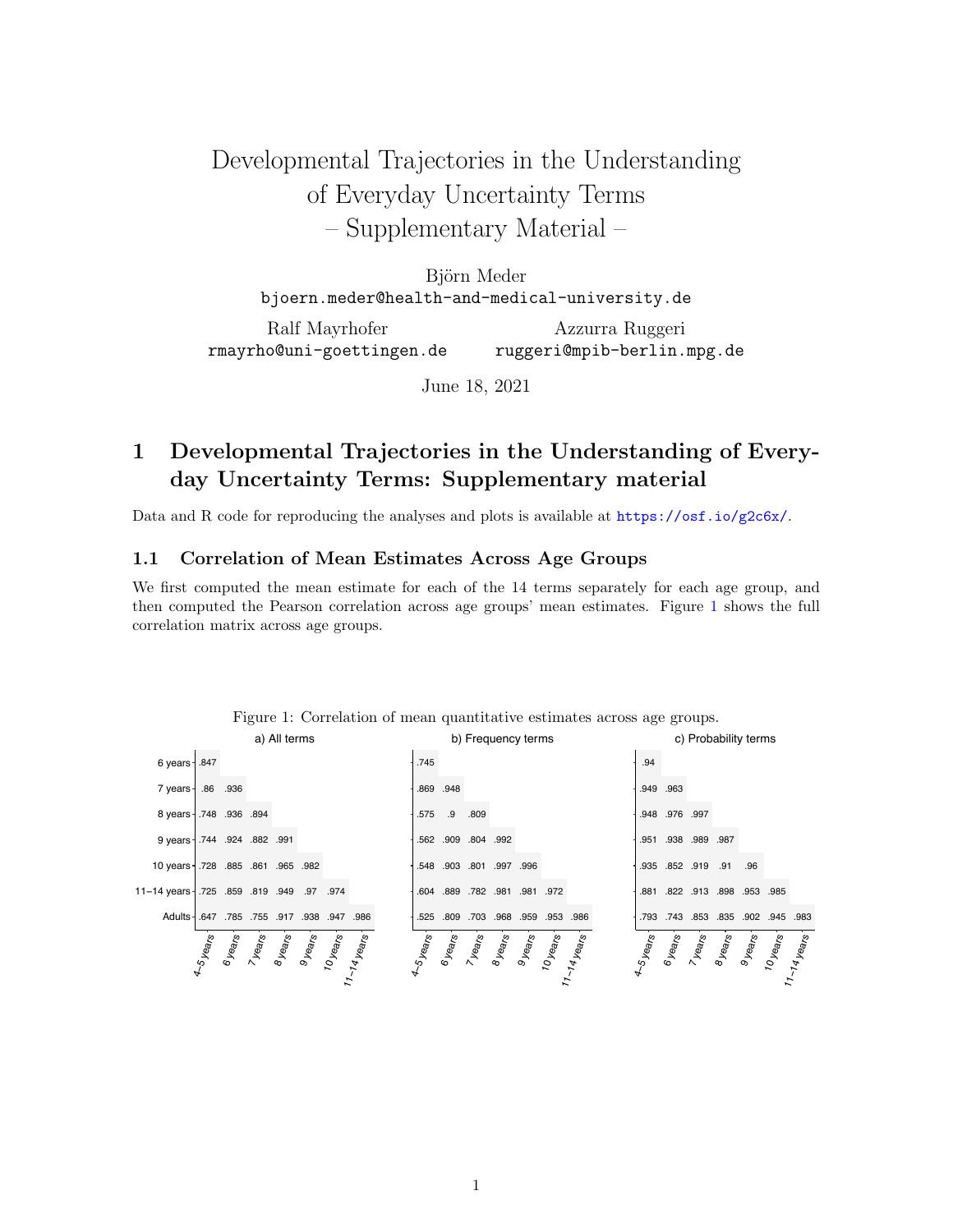#### 1.2 Re-Analysis of Biehl & Halpern-Felsher (2001)

Biehl and Halpern-Felsher (2001) elicited the numerical estimates of 30 linguistic uncertainty terms by asking participants to assign a percentage between 0 and 100 to each of them. Their sample consisted of four age groups:  $5^{th}$ -graders  $(M_{age} = 10.05, N=20), 7^{th}$ -graders  $(M_{age} = 11.91, N=45), 9^{th}$ -graders  $(M_{age} = 14.07, N=45)$ , and young adults  $(M_{age} = 26.24, N=34)$ . They reported mean estimates and standard deviations for each term and age group (Table 1 in Biehl & Halpern-Felsher, 2001).

Figure [2](#page-1-0) shows the mean estimates  $(\pm 95\% \text{ CI})$  across all terms (ordered by adults' mean estimates). While Biehl and Halpern-Felsher (2001) reported some significant differences among the numerical estimates between age groups, the overall agreement is substantial, as indicated by the high correlations of children's estimates with those of adults and the small mean absolute deviation (MAD). Both metrics indicate that in this age range children's intuitions about the meaning of the verbal terms further approximate those obtained from the adult participants.

<span id="page-1-0"></span>Figure 2: Mean numerical estimates assigned to different linguistic terms in Biehl & Halpern-Felsher (2001, Table 1). r denotes the Pearson correlation of children's mean estimates with adults' mean judgments, MAD denotes the mean absolute deviation from adults' estimates.

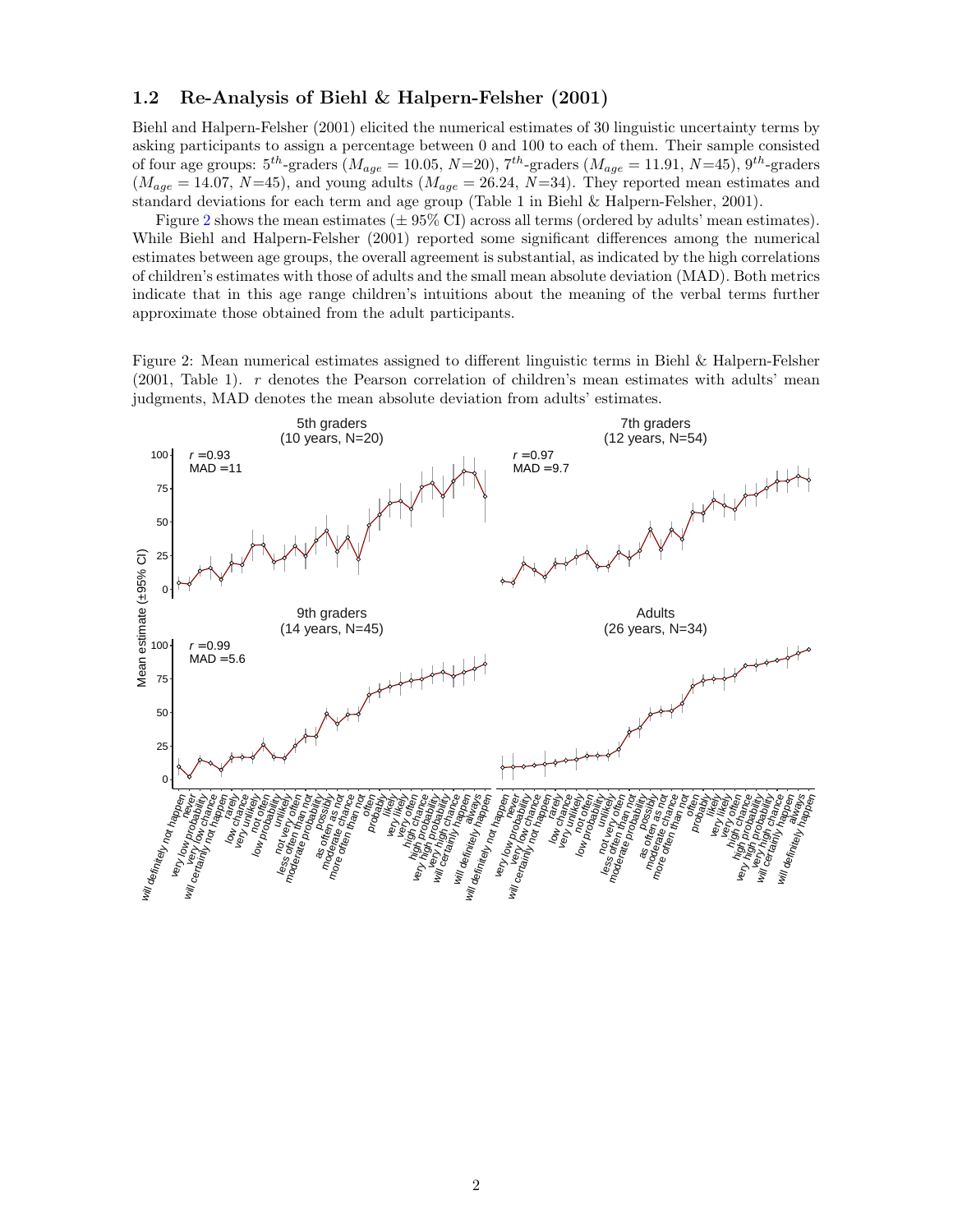#### 1.3 Probabilistic Modeling of Everyday Uncertainty Terms

We represent the vagueness of verbal terms using probability distributions, where a density function on the interval [0, 1] is used to denote the likelihood of different numerical values belonging to the concept. In this view, each numerical value has a certain likelihood of belonging to a particular term, and the dispersion of the distribution encodes the phrases' inherent vagueness. The appendix of the paper provides a detailed description of this approach.

Figure [3](#page-2-0) shows the densities for the different frequency terms across age groups; Figure [4](#page-3-0) shows the densities for the probability terms (see the online supplemental materials at <https://osf.io/g2c6x/> for numerical values of all shape parameters).

<span id="page-2-0"></span>Figure 3: Beta distributions and empirical densities (dashed line) for the investigated frequency terms. Each distribution has the same mean and variance as the empirical estimates.



Frequency terms: Beta distributions and empirical densities

Note. We used the  $\hat{f}_1$  beta-kernel estimator recommended by Chen (1999) to estimate the empirical densities. Because the Beta distribution is not defined on the bounds of the unit interval, we shifted data points located exactly on the bounds (i.e., judgments of 0 and 1, respectively) by 0.001.